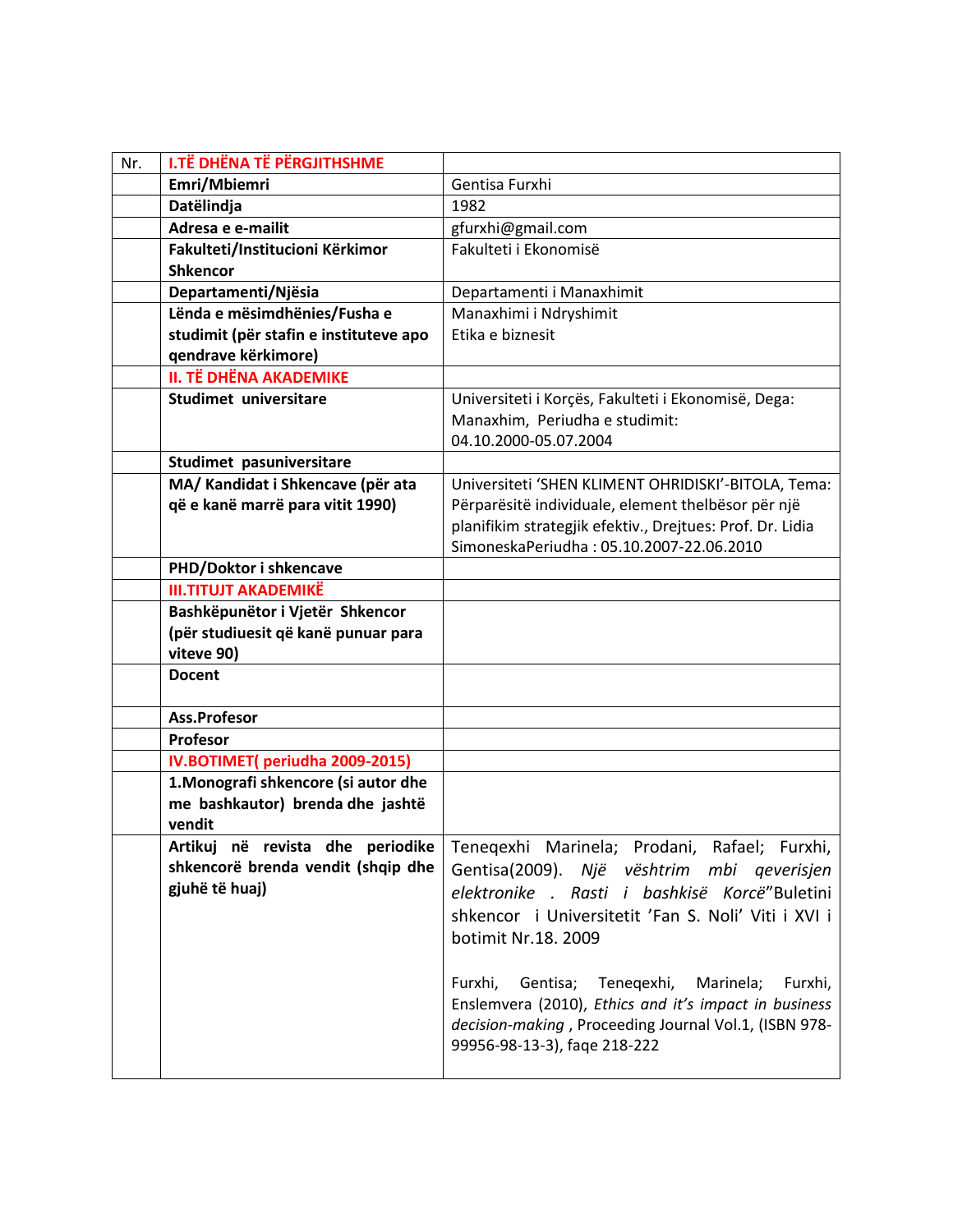|                                                             | STILLO, SONELA, FURXHI, GENTISA, (2011), Femrat në<br>lidership, Revista Shqiptare Social Ekonomike, Viti I<br>XVIII, Nr.1(65), ISSN: 2222-5846, fage 121-129, Tiranë<br>Furxhi, Gentisa; Kasimati, Mimoza (2014) Përdorimi i<br>kodeve të etikës nga organizatat e biznesit. Rast                                                            |
|-------------------------------------------------------------|-----------------------------------------------------------------------------------------------------------------------------------------------------------------------------------------------------------------------------------------------------------------------------------------------------------------------------------------------|
|                                                             | studimi organizatat e biznesit në rajonin e Korçës<br>,Buletini Shkencor i Universitetit 'Fan S. Noli', numër                                                                                                                                                                                                                                 |
| Artikuj dhe periodike në revista<br>shkencorë jashtë vendit | special me punimet e 2014 PhD Simposium, fq 96-104<br>STILLO, SONELA, FURXHI, GENTISA, (2011), The actual<br>situation of training programs in public and private<br>sector in Albania, International Journal of Current<br>Research", Vol.3, Issue 6, ISSN: 0975-833X, pp.232-236                                                            |
|                                                             | STILLO, SONELA, FURXHI, GENTISA, (2011), Problems of<br>Management and Finance of Small Business in<br>Albania, International Journal of Multidisciplinary<br>Thought", CD-ROM ISSN 2156-6992), USA, pp.185-197                                                                                                                               |
|                                                             | Furxhi, Gentisa; Osmani, Fadil (2014), Communication<br>as e key element in change managment, Publikim të<br>veçantë me ISBN: 978-9951-582-11-7, fq 107-118                                                                                                                                                                                   |
|                                                             | FURXHI, GENTISA, STILLO, SONELA, (2014), Organizatat<br>e biznesit në rajonin e Korcës, Fakti shkencor( revistë<br>hulumtuese shkencore), KDU 0500505                                                                                                                                                                                         |
|                                                             | Gentisa Furxhi, Sonela Stillo, Marinela Teneqexhi<br>(2016), Organizational change: Employees reaction<br>toward it, "European Journal of Multidisiplinary<br>Studies", ISSN 2414-8385 (Online), ISSN 2414-8377<br>(Print), January-April 2016, Volume 1, Nr.1                                                                                |
|                                                             | Gentisa Furxhi, Sonela Stillo (2016 )"Job discrimination<br>and ethics in the workplace", "European Journal of<br>Multidisiplinary Studies", ISSN 2414-8385 (Online),<br>ISSN 2414-8377 (Print), January-April 2016, Volume 1,<br>Nr.2                                                                                                        |
|                                                             | Sonela Stillo, Gentisa Furxhi(2016), The retention of the<br>employees as long as possible in the organizationn<br>through finding the right factor of motivation. Albania<br>as a case of study". "European Journal of economic and<br>business studies", ISSN 2411-9571(Print), ISSN 2411-<br>4073(Online), Volume 5, Nr.1, May-August 2016 |
|                                                             | Sonela Stillo, Gentisa Furxhi, Marinela Teneqexhi(2017),<br>"Innovation in international business", "European<br>Journal of Multidisiplinary Studies" ISSN 2414-8385                                                                                                                                                                          |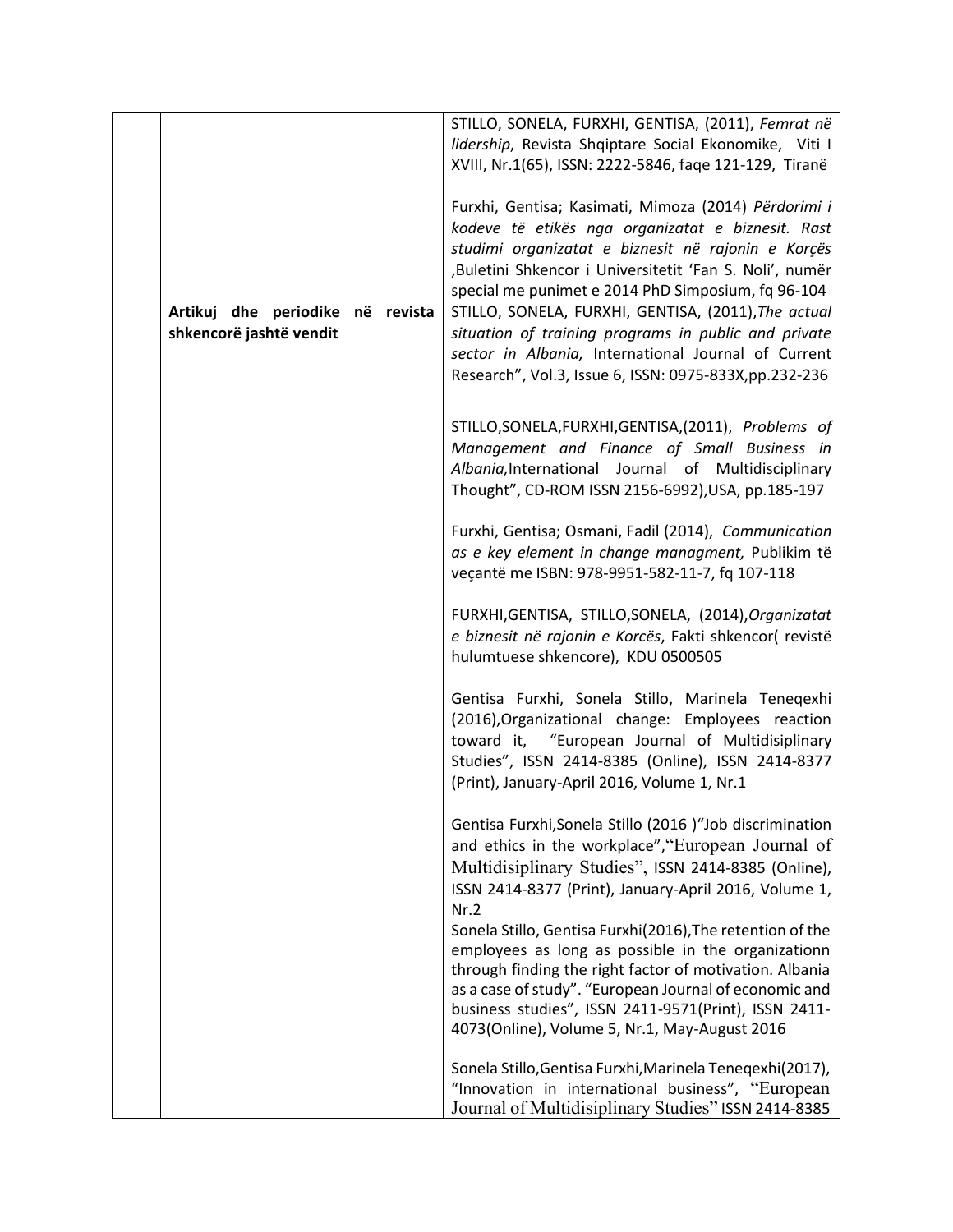|                                                                                            | (Online), ISSN 2414-8377 (Print), May August 2017,<br>Volume 5, Nr.1                                         |
|--------------------------------------------------------------------------------------------|--------------------------------------------------------------------------------------------------------------|
|                                                                                            |                                                                                                              |
|                                                                                            |                                                                                                              |
|                                                                                            |                                                                                                              |
| <b>V.PJESËMARRJE NË</b><br><b>AKTIVITETE</b><br><b>(KOMBËTARE</b><br><b>SHKENCORE</b><br>& |                                                                                                              |
| <b>NDËRKOMBËTARE)</b>                                                                      |                                                                                                              |
| Pjesëmarrje me referim në aktivitete                                                       | Furxhi, Gentisa; Kasimati. Mimoza (2014) Përdorimi i                                                         |
| shkencore<br>kombëtare<br>(seminare,<br>kongrese, konferenca)                              | kodeve të etikës nga organizatat e biznesit. Rast<br>studimi organizatat e biznesit në rajonin e Korçës. PhD |
|                                                                                            | Simposium 24-02-2014, fq 13                                                                                  |
| Pjesëmarrje<br>si<br>në<br>moderator<br>aktivitete<br>shkencore<br>kombëtare               |                                                                                                              |
| (seminare, kongrese, konferenca)                                                           |                                                                                                              |
| Pjesëmarrje në aktivitete shkencore                                                        |                                                                                                              |
| kombëtare<br>(seminare, kongrese,<br>konferenca) si Drejtues shkencor ose                  |                                                                                                              |
| anëtar i Bordit Drejtues                                                                   |                                                                                                              |
| Pjesëmarrje me referim në aktivitete                                                       | Cela, Hysen, Naco, Manjola, Furxhi, Gentisa                                                                  |
| shkencore<br>ndërkombëtare<br>(seminare, kongrese, konferenca)                             | (2009), ETHICS IN ACCOUNTING PROFESSION -<br>ALBANIAN AUDITOR'S CASE, a paper presented at                   |
|                                                                                            | International Conference "Management challenges                                                              |
|                                                                                            | during transition", University of<br>Tirana, 28-29                                                           |
|                                                                                            | Prill, 2009.                                                                                                 |
|                                                                                            | Teneqexhi, Marinela; Vangjeli Eleni; Furxhi, Gentisa,                                                        |
|                                                                                            | Marrëdhënia midis Menaxhimit dhe motivimit të                                                                |
|                                                                                            | punonjësve, Konferenca Ndërkombëtare e Shkencave<br>Shoqërore gjatë takimit të V të Institutit Alb-Shkenca,  |
|                                                                                            | mbajtur në Tiranë, pp-328, 2-5 Shtator 2010                                                                  |
|                                                                                            | Sonela Stillo, Gentisa Furxhi (2009), The estimation of                                                      |
|                                                                                            | the ethic programs in the Private Business in the Region                                                     |
|                                                                                            | of Korca, International Conference "Economic & Social<br>Challenges and Problems 2009-At the time of Global  |
|                                                                                            | Crisis<br>Integration",<br>and                                                                               |
|                                                                                            | organizuarngaFakultetiiEkonomisë,<br>Universitetii                                                           |
|                                                                                            | Tiranës, ISBN: 978-99956-811-7-3, Volume II, pp-421-<br>429, 11-12Dhjetor 2009                               |
|                                                                                            |                                                                                                              |
|                                                                                            | SonelaStillo, GentisaFurxhi, EntonStillo (2010),<br>The                                                      |
|                                                                                            | necessity<br>οf<br>successful<br>management<br>and                                                           |
|                                                                                            | administration of public enterprises for integration of                                                      |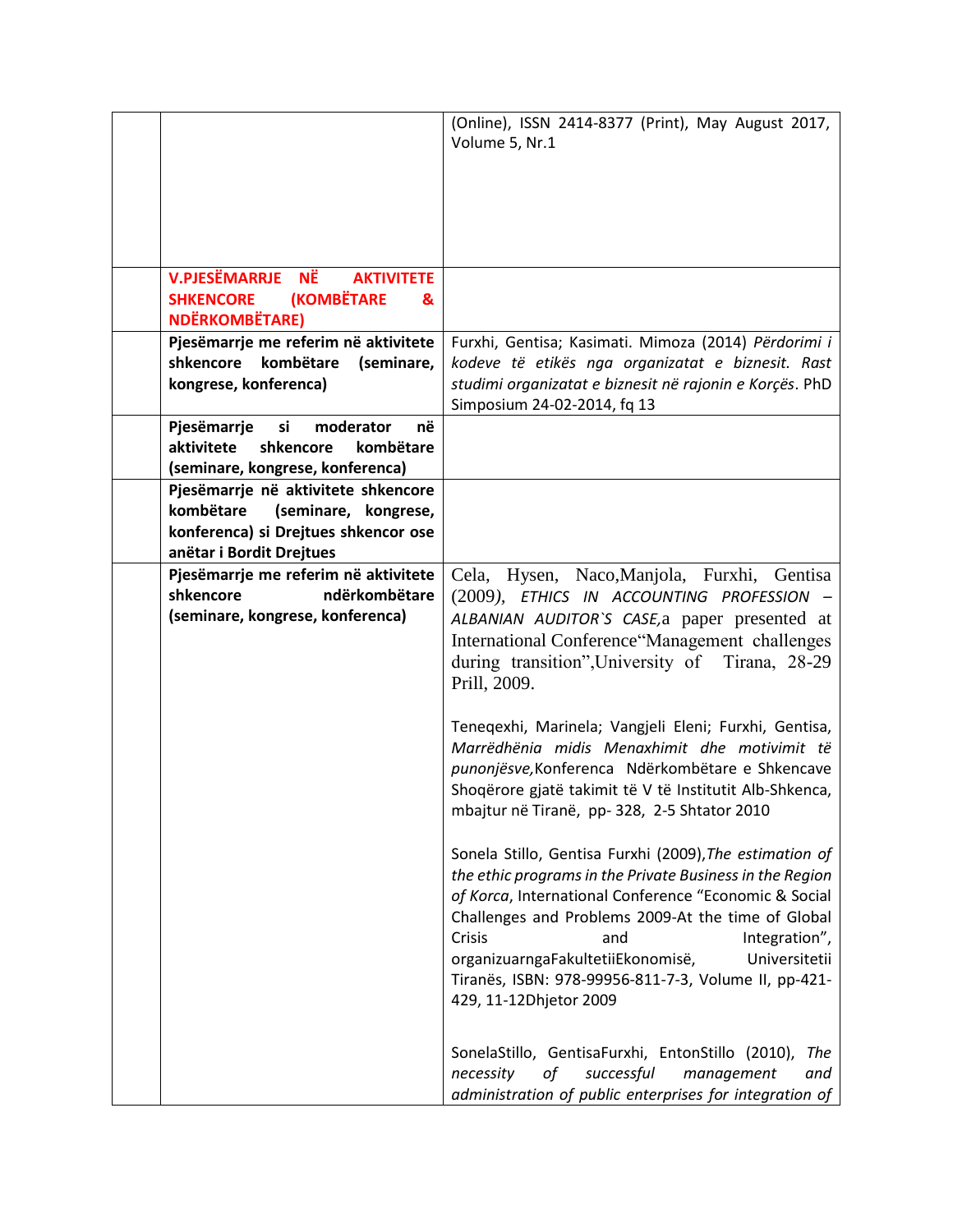| national economy in global market (In focus the<br>Albanian case), Sixth International Conference "Global<br>Change and Regional Development", Proceeding Book,<br>ISBN: 978-954-07-3200-8, pp. 333-339, Sofie, Bullgari,<br>16-17 Prill 2010                                                                                                                                                                                           |
|-----------------------------------------------------------------------------------------------------------------------------------------------------------------------------------------------------------------------------------------------------------------------------------------------------------------------------------------------------------------------------------------------------------------------------------------|
| Sonela Stillo, Marinela Teneqexhi, Gentisa Furxhi<br>(2010), A study on the actual situation of training in<br>Albania. A comparative analysis between public<br>administration and private business, International<br>Conference "Economic Policy and EU Integration",<br>Universiteti i Durrësit, Albania, Proceeding Book, ISBN:<br>978-99956-818-7-6, pp-778-790, 11-12 Qershor 2010                                                |
| Gentisa; Tenegexhi,<br>Furxhi,<br>Marinela;<br>Furxhi,<br>Enslemvera (2010), Ethics and it's impact in business<br>decision-making, Internatinal Scientific Conference<br>on "South Eastern part of Albania for the Possibilities<br>and Challenges of Albania and Western Balkan<br>Countries towards the Integration Processes", Fakulteti<br>i Ekonomise, Universiteti i Korcës, Albania, pp-29, 29-<br>30 Tetor 2010                |
| Furxhi, Gentisa; Osmani, Fadil (2014), Communication<br>as e key element in change management, Konferenca e<br>shtatëshkencorendërkombëtare<br>"Roli,<br>temë<br>me<br>Kompetencat<br>dhePërgjegjësitë<br>е<br>InstitucionevePublikenëKrijimin<br>е<br>HapësiravetërejadrejtIntegrimitEvropian", Prishtinë<br>më 22 nëntor 2014                                                                                                         |
| Dollija, Elda; Dine, Majlinda, Furxhi, Gentisa(2012), The<br>use of e-banking by the branches of second-level banks<br>in Korca(Albania) opportunity and challenges The 4 <sup>th</sup><br>International<br>Conference<br>in<br>Economics<br>and<br>Administration, 8-9 June 2012                                                                                                                                                       |
| Gentisa Furxhi, Sonela Stillo, Enslemvera Furxhi (2015),<br>Work-life practices used by business organizations Case<br>study: Businesess of Korca's Region (Albania), The 3rd<br>International Conference on: "Research and education<br>- challenges towards the future" icrae 2015", Shkodër<br>, Shqipëri, Conference Proceeding ISSN: 2308-0825, 23-<br>24 tetor 2015<br>Gentisa<br>Furxhi, Sonela<br>Stillo, Marinela<br>Tenegexhi |
| (2016), Organizational change: Employees reaction<br>toward it, " 8 <sup>th</sup> International Conference on Social<br>Sciences, ICSS VIII, 2016", Sofia, Bullgari, 4-5 Mars 2016                                                                                                                                                                                                                                                      |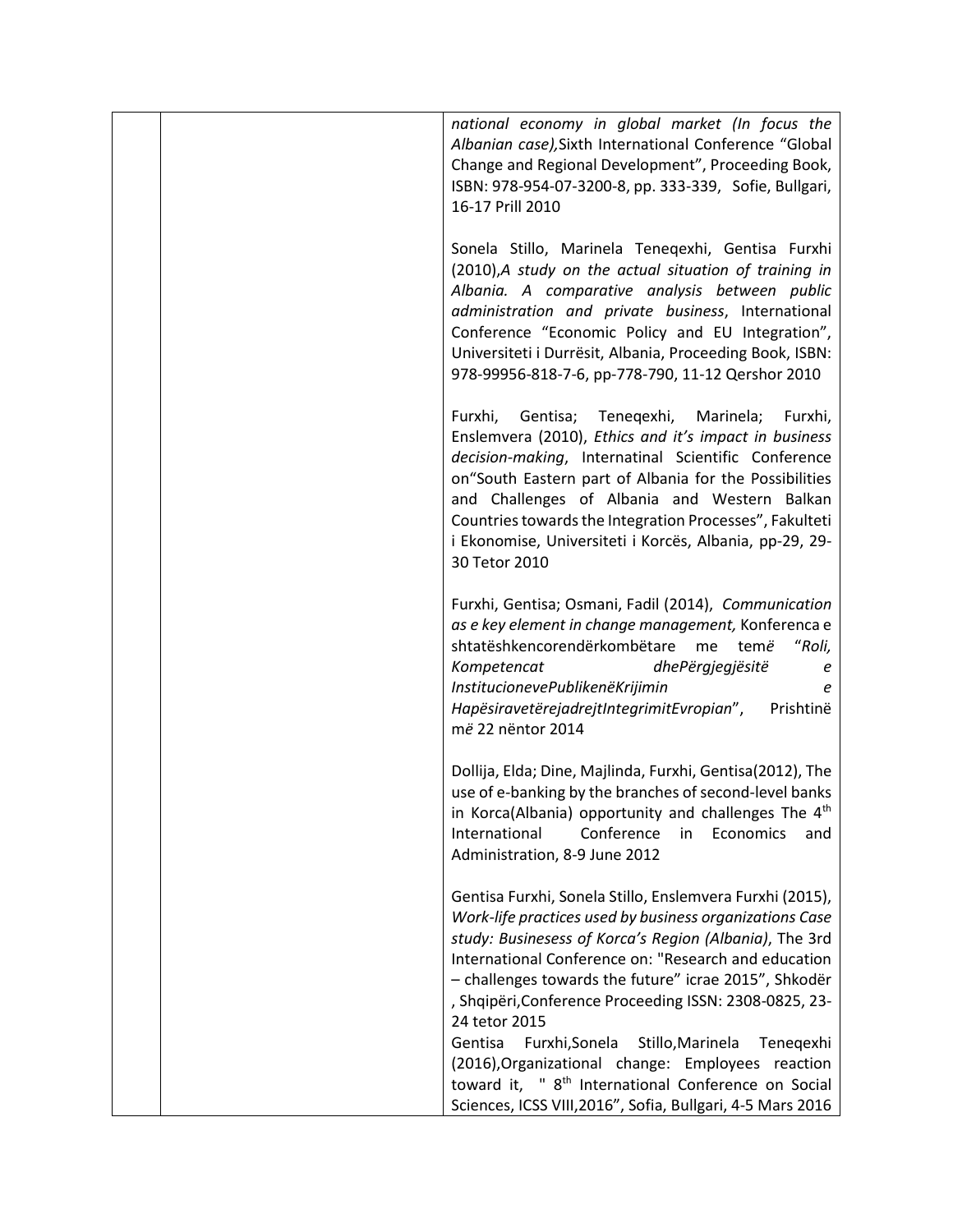|                                                                                                                                               | Gentisa Furxhi, Sonela Stillo (2016), "Job discrimination<br>and ethics in the workplace". 9 <sup>th</sup> International<br>Conference on Social Sciences", Dubrovnik,<br>Sonela Stillo, Gentisa Furxhi(2016), The retention of the<br>employees as long as possible in the organization<br>through finding the right factor of motivation, Albania<br>10 <sup>th</sup> International Congress on Social Sciences",<br>Madrid, Spanje, 23-24 Shtator 2016<br>Sonela<br>Stillo,<br>Gentisa<br>Furxhi,<br>Marinela<br>Teneqexhi(2017), "Innovation<br><i>in international</i><br>business, " 12 <sup>th</sup> International Congress on Social<br>Sciences", Hollandë Maj-Gusht, 2017 |
|-----------------------------------------------------------------------------------------------------------------------------------------------|-------------------------------------------------------------------------------------------------------------------------------------------------------------------------------------------------------------------------------------------------------------------------------------------------------------------------------------------------------------------------------------------------------------------------------------------------------------------------------------------------------------------------------------------------------------------------------------------------------------------------------------------------------------------------------------|
| moderator<br>Pjesëmarrje<br>si<br>në                                                                                                          |                                                                                                                                                                                                                                                                                                                                                                                                                                                                                                                                                                                                                                                                                     |
| aktivitete shkencore ndërkombëtare<br>(seminare, kongrese, konferenca)                                                                        |                                                                                                                                                                                                                                                                                                                                                                                                                                                                                                                                                                                                                                                                                     |
| Pjesëmarrje në aktivitete shkencore<br>ndërkombëtare (seminare, kongrese,<br>konferenca) si Drejtues shkencor ose<br>anetar i bordit drejtues |                                                                                                                                                                                                                                                                                                                                                                                                                                                                                                                                                                                                                                                                                     |
| VI.PJESËMARRJA NË<br><b>PROJEKTE</b><br><b>KËRKIMORE-SHKENCORE</b><br>(KOMBËTARE E NDËRKOMBËTARE                                              |                                                                                                                                                                                                                                                                                                                                                                                                                                                                                                                                                                                                                                                                                     |
| Pjesëmarrja në Projekte Kombëtare                                                                                                             |                                                                                                                                                                                                                                                                                                                                                                                                                                                                                                                                                                                                                                                                                     |
| Pjesëmarrja<br>në<br>Projekte<br>Ndërkombëtare                                                                                                |                                                                                                                                                                                                                                                                                                                                                                                                                                                                                                                                                                                                                                                                                     |
| ΤË<br><b>VII.EKSPERIENCA</b><br><b>MOBILITETIT</b><br>NDËRKOMBËTAR SI KËRKUES<br><b>SHKENCOR</b>                                              |                                                                                                                                                                                                                                                                                                                                                                                                                                                                                                                                                                                                                                                                                     |
| <b>VIII.PJESËMARRJE SI ANËTAR</b><br><b>BORDIT EDITORIAL NË REVISTAVE</b><br>SHKENCORE (KOMBËTARE<br>&<br><b>NDËRKOMBËTARE)</b>               |                                                                                                                                                                                                                                                                                                                                                                                                                                                                                                                                                                                                                                                                                     |
| <b>IX.CMIME</b><br>KOMBËTARE/NDËRKOMBËTARE PËR<br>PUNËN KËRKIMORE SHKENCORE,<br>PATENTA TË REGJISTRUARA BRENDA<br><b>OSE JASHTË VENDIT</b>    |                                                                                                                                                                                                                                                                                                                                                                                                                                                                                                                                                                                                                                                                                     |
| Cmime kombëtare<br>për<br>punën<br>kërkimore-shkencore (autor dhe me<br>bashkautor)                                                           |                                                                                                                                                                                                                                                                                                                                                                                                                                                                                                                                                                                                                                                                                     |